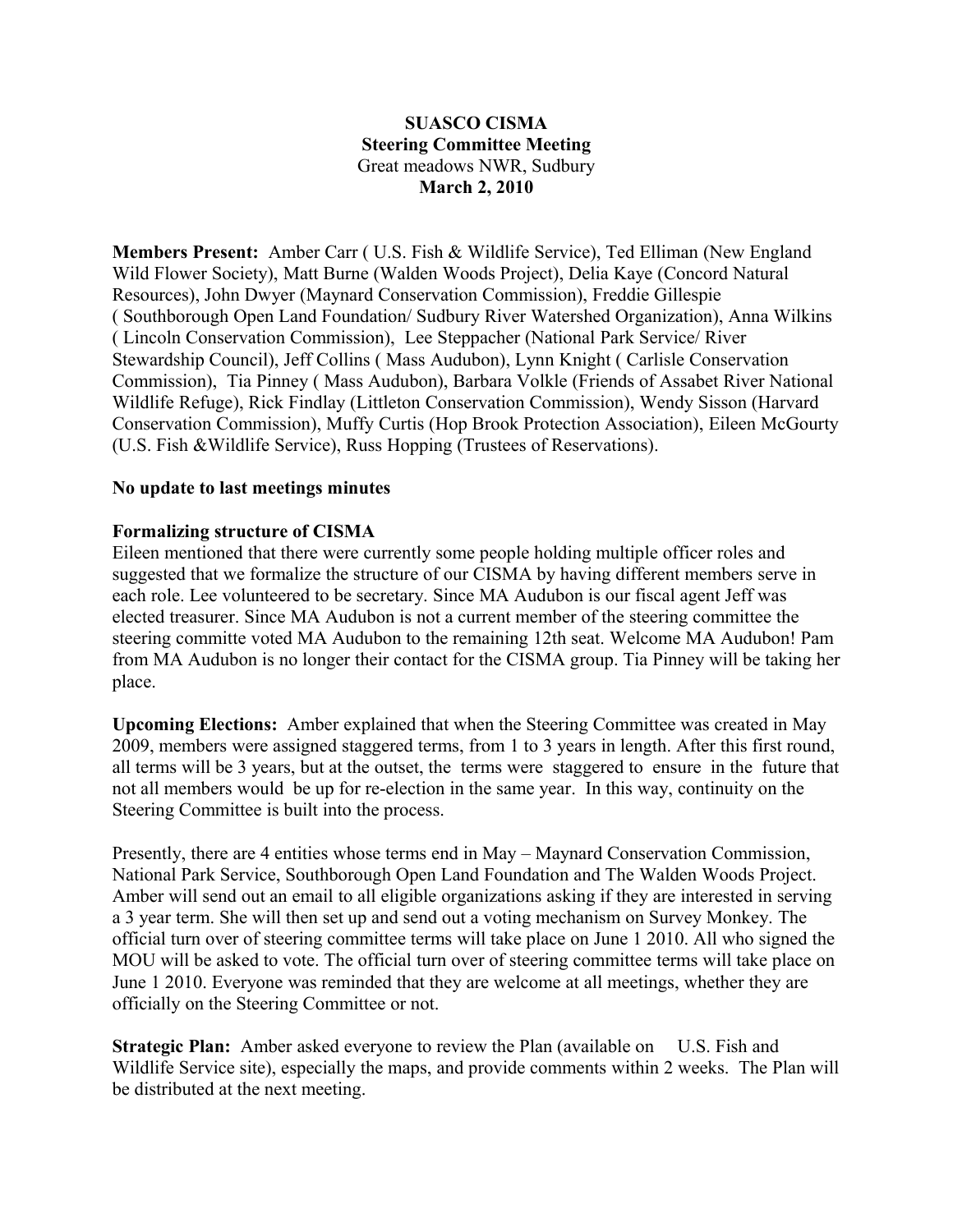**Google Group:** There are now 2 Google email groups. One is for just the Steering Committee and the other includes all interested parties. A number of files are posted on the Google site including the CISMA flyer (which needs an update) and the MOU. Amber is working on also putting up a calendar of events in the watershed.

National Fish and Wildlife Foundation (NFWF) Grant: Jeff reported that the CISMA grant application to NFWF was successful and \$50K was granted for work in the watershed. A portion of the funds will be used to support the coordinator position, while additional funds will support an early Detection project led by New England Wild Flower Society (NEWFS). The grant is for an 18 month time period (starting 3/1/2010).

# **ED/RR Project**

Ted will be leading this project which will conduct ED/RR surveys in each town in the watershed. Interest has already been expressed by a number of towns. Using volunteers, surveys of 11 common invasive plants will be made. He will conduct training sessions (mid May to early June) to help volunteers identify and document species. He hopes to have 5 people in each town. Surveys will start in early summer. Ted will review results, determine which species are prevalent in particular areas, and then prioritize sites for management. He hopes to begin to address control issue by late summer.

The project also includes surveys of 30-35 sites of rare plants. Plant conservation volunteers will survey these sites to determine if rare plants are threatened by invasive species.

Ted has written a press release, to be distributed in local papers to recruit volunteers. Steering Committee members may also be helpful in finding volunteers in their towns and organizations.

Ted is now in the process of picking the sites in each town for the surveys. He is focusing on properties with high ecological value, some with ponds. Anna suggested picking some –edgy' sites where invasives might make an early toehold. She suggested Walden Woods which has few invasives internally, but may be threatened on the edges.

Barbara suggested that the reference materials that are being produced for the trainings may have a broader use and should be made available on the website (in process). Perhaps there could be an on-line slide show available based on these training sessions. ED/RR and Education Committees should work on this together.

Jeff suggested using these trainings as a basis for training for the Steering Committee members and other CISMA members.

Resources for volunteers should build on what has already been created, as much as possible. For example, US Forest Service has an invasive species guide book, with flip pages, useful in the field. Amber is working on a guide for early detection which she will bring to the next meeting. USDA, Weed of the Week is also a useful guide, and can be altered easily to address our issues. John suggested that it might be helpful to have a spreadsheet of existing resource materials with some sort of annotation of their usefulness. This could be put on the Google site.